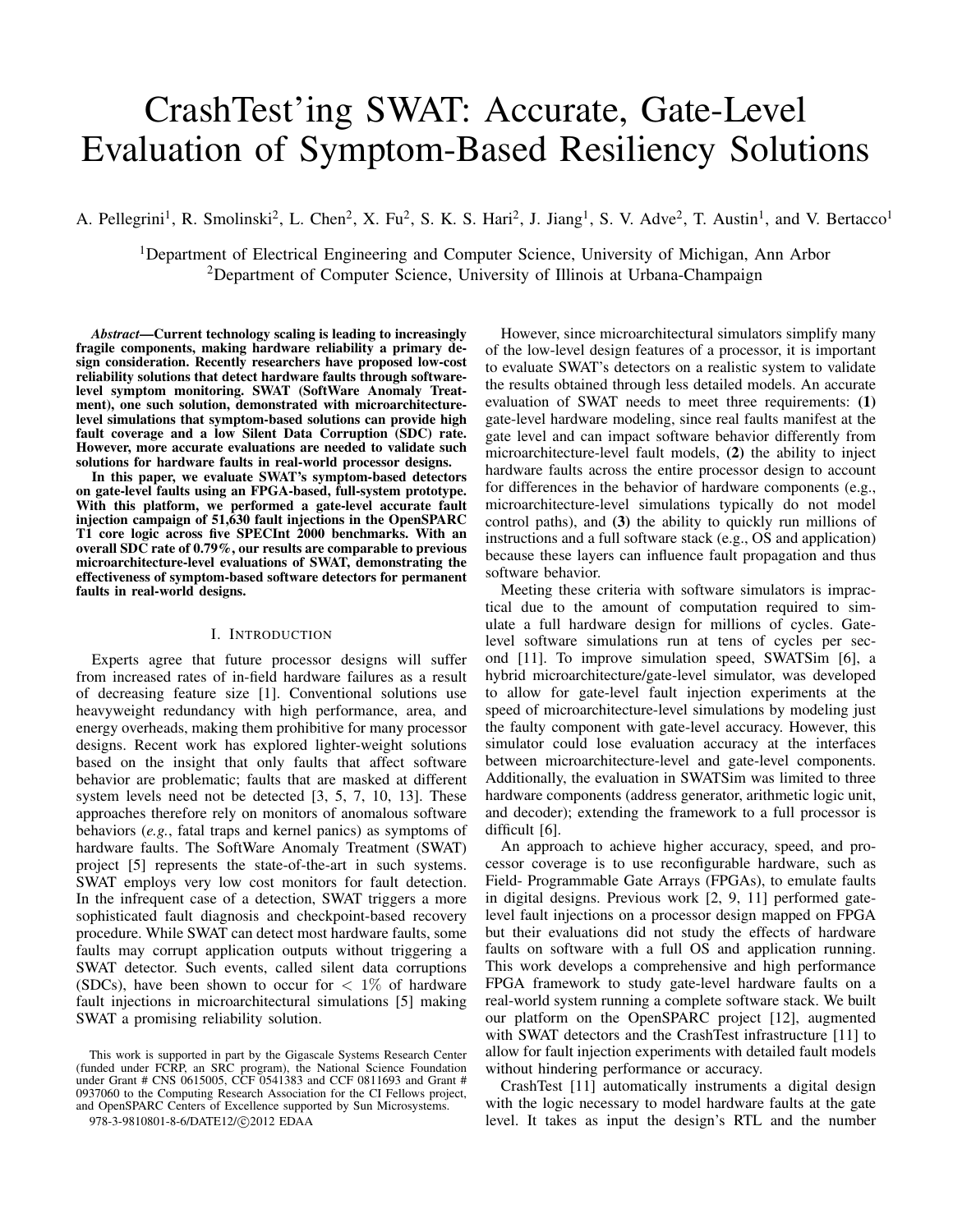

Fig. 1: Experimental setup and design modifications.

of faults to inject, and automatically injects hardware faults leveraging accurate fault models. It then maps the faultenabled design to a hardware emulation platform. It injects multiple fault sites for each synthesized netlist, as the last step for FPGA mapping typically requires a considerable amount of time; however, each fault site can be individually enabled. CrashTest can accelerate the resiliency analysis of industrialsize designs by up to six orders of magnitude compared to equivalent software simulations [11].

Our final platform (OpenSPARC + SWAT detectors + CrashTest on an FPGA) meets all three of the above-mentioned evaluation requirements for SWAT by allowing us to perform accurate gate-level evaluation of hardware faults across the entire processor design and run complete applications on top of a full OS and hypervisor.

We used this platform to evaluate the effectiveness of SWAT's detectors with a total of 30,800 stuck-at and 20,830 path-delay fault injection experiments across five SPECInt 2000 benchmarks. Overall, these experiments validate the results previously reported by software-based simulations of SWAT, but also reveal some interesting differences: (1) a high fault masking rate (62.56% of experiments); (2) silent data corruptions (0.79% of experiments) are concentrated within a handful of functional units in the processor data path; (3) the range of software symptoms detected is much wider than recognized in previous evaluations of SWAT.

## II. EVALUATION PLATFORM

Our FPGA platform builds on the OpenSPARC T1 project [12] from Sun Microsystems and is mapped onto a Xilinx Virtex-5 FPGA. The FPGA design includes a processor core based on the UltraSPARC T1 design and a Xilinx MicroBlaze core that handles processor features not implemented in the OpenSPARC core. The platform runs the OpenSolaris operating system, the hypervisor, and SPARC-V9 applications. Our platform was modified to include the following features for fault injection experiments on the system. The core was instrumented with CrashTest to emulate faulty gates. A checkpoint and restore system was added to reduce setup time (Section II-A). Several SWAT detectors were implemented in hardware (Section II-B). We added logic for a second serial port and a control channel between the MicroBlaze and OpenSPARC core to enable CrashTest fault logic. The DRAM controller was enhanced to support higher memory capacities.

Figure 1 shows a high-level representation of our experimental setup, with the major design modifications highlighted by a darker tone. Our fault-enabled OpenSPARC core on the FPGA has a clock rate of 10MHz, a six orders of magnitude speedup compared to software simulations with equivalent fault accuracy. Our software modifications to the OpenSPARC distribution were confined to the MicroBlaze firmware. The firmware was modified to allow for fault injection control and to perform the checkpoint and restore operations.

## *A. Checkpoint and Restore System*

In the original platform, OS boot time is a major bottleneck in performing the large set of experiments required for a statistically accurate evaluation. In order to avoid this large setup time, we implemented a checkpoint and restore mechanism for the OpenSPARC T1. With this system, the time required for a single board setup is shared among several fault injections, significantly reducing total experiment runtime.

The checkpoint operation copies the processor architectural state to shadow registers added to the OpenSPARC processor design, and the rest of the system state is saved into a reserved section of DRAM. The MicroBlaze firmware ensures that these parts form a consistent checkpoint. A restore operation rolls back to the checkpointed state.

## *B. Fault Detectors*

We evaluated a variety of fault detectors inspired by the SWAT system, customizing them to fit the OpenSPARC design. In a full SWAT implementation, most of these detectors would be implemented through software or firmware traps (for this work, there was insufficient support to recompile the OS and hypervisor with our modifications).

Fatal Traps and Kernel Panics: Previous SWAT work [5] reports that these detectors are commonly invoked in the presence of faults. Fatal traps include traps due to events such as divide-by-zero, misaligned accesses, maximum trap level reached and kernel panics. We monitor for these two latter events in hardware.

Hypervisor Crashes: Error outputs to the console from the hypervisor are considered as successful fault detections. An example is a TLB miss at the hypervisor privilege level. In a real system, these cases would trap to the firmware diagnosis/recovery at the point of failure detection and before sending the error message output.

Firmware Checks: These detectors are triggered by failing checks in the firmware running on the MicroBlaze. We report failed checks as fault detections since these events (e.g. out-ofbounds addresses for memory operations, invalid I/O requests) cause the firmware to abort execution.

Hardware Stalls: We detect a fault if a hardware thread has not issued instructions for a period longer than a predefined threshold of 300 million cycles. This high time limit was selected to eliminate any false positives.

Application Abnormal Exits: These symptoms are detected by monitoring the standard output of the benchmark and they include the following application outcomes: segmentation fault, core dump, dynamic linker errors, error messages from the operating system, abnormal program termination and program assertion failures. Again, in a real system, these symptoms would invoke diagnosis/recovery, and not result in an erroneous standard output message.

SWAT detectors not included: Others SWAT detectors not included here are a hang detector and a high OS detector [5].

#### III. METHODOLOGY

# *A. Fault Locations*

We injected stuck-at and path-delay faults in random nets in the design. To meet timing constraints, the core was partitioned into multiple modules with each module having a number of fault locations proportional to its area. The area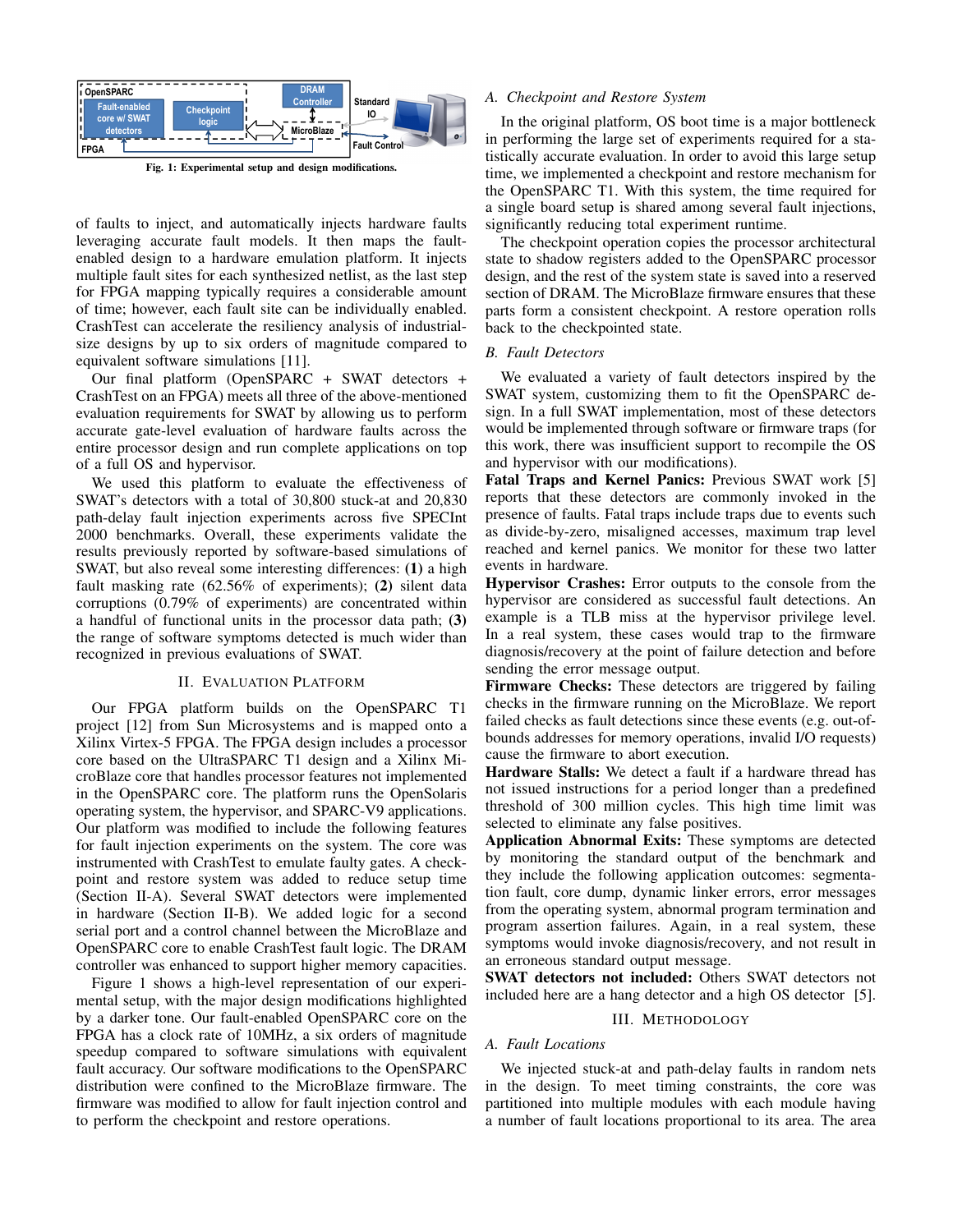TABLE I: OpenSPARC modules injected with faults.

| <b>OpenSPARC T1</b>            | Gate   | FF    | Stuck-at      | Path-delay    |
|--------------------------------|--------|-------|---------------|---------------|
| module                         | count  | count | <b>Faults</b> | <b>Faults</b> |
| Arithmetic Logic - ALU         | 1,968  | 65    | 19            |               |
| Divide - DIV                   | 3.277  | 486   | 31            | 65            |
| Error Corr. and Ctl. - ECC.    | 998    | 237   | 10            | 32            |
| Execution Control - ECL        | 1.727  | 335   | 17            | 45            |
| Float. Point FE - FFU          | 5.776  | 836   | 55            | 112           |
| <b>Instruction Fetch - IFU</b> | 13,980 | 3.775 | 225           | 511           |
| Load Store - LSU               | 24.127 | 4.397 | 635           | 594           |
| Multiplier - MUL               | 14.665 | 647   | 138           | 87            |
| Reg. Management - RML          | 1.206  | 231   | 11            | 31            |
| Reg. Bypass Logic - BYP        | 5,938  | 708   | 56            | 95            |
| Shift - SHFT                   | 1,767  |       | 9             |               |
| Trap Logic - TLU               | 18.693 | 3.737 | 334           | 502           |

was approximated by the number of gates in the module's gate-level netlist, and the total number of fault locations was computed for a confidence level of 95% and a confidence interval of 4%. Faults were injected in the control logic of memory arrays but not in their storage elements, since those can be protected by error correcting codes. Table I lists the fault enabled modules, the total number of gates in each module, and the number of different fault locations within each module.

## *B. Benchmarks*

We evaluated the effects of stuck-at and path-delay fault models on five applications (mcf, vpr place, parser, vortex, and twolf) from the SPECInt 2000 benchmark suite with the test or reduced input sets [4]. Using smaller input sizes was a necessity since every fault that is not detected requires that the application runs to completion to determine if the fault has silently corrupted the application. To run the 50,000 faults with the reference inputs would require an expected FPGA run-time of 40 years. All benchmarks were compiled for the SPARC-V9 architecture with *−O*3 optimization.

# *C. Fault Injection Experiments*

For our experiments, we performed fault injections in two application execution points: the first one is immediately after benchmark initialization, the second is approximately halfway through its execution. A restore operation is performed after each fault injection. After each restore, we allow 5 seconds (50 million cycles) for the system to rewarm the caches and populate its TLB. Experiments that do not trigger any fault detector require executing the benchmark until completion to determine if the fault corrupted the application outputs. For this work, we activated a single fault per experiment.

#### IV. RESULTS

For our evaluation, we performed 30,800 stuck-at and 20,830 path-delay fault injection experiments across all modules of the OpenSPARC T1 core. For each fault experiment, we monitored the behavior of the system and categorized the possible outcomes into five mutually exclusive categories that we discuss in detail below. Figure 2 shows the outcome of the stuck-at-0, stuck-at-1, and path-delay experiments.

# *A. Masked*

This category is for experiments that completed the execution with correct output. We observed a high masking rate of 60.7% for stuck-at and 65.3% for path-delay fault. These results are higher than previously observed in microarchitectural-level permanent fault injections [5] (16%) and the hybrid mircoarchitectural/gate-level simulation results for three modules simulated with SWATSim (30% to 40%) [6]. Following are several factors that we believe contributed to this difference:

- 1) The OpenSPARC core was originally designed to support four hardware thread contexts. However, limited FPGA resources constrained us to using the one threaded version of the OpenSPARC T1 core, which has some design details leftover from the original multi-threaded processor design. These unused components are in the synthesized design and are candidates for fault injection sites, thus potentially increasing the overall masking rate.
- 2) A few modules, such as the multiplier, the floating point frontend, and the trap logic unit, contain circuitry that is not exercised frequently, if at all, by our applications.
- 3) Our infrastructure models design aspects not previously simulated (such as gate-level characteristics of the design), thus adding extra layers of masking that could prevent injected faults from affecting application outputs.
- 4) Previous fault injection campaigns performed through SWATSim only analyzed a part of the design, not testing three large modules – instruction fetch, load-store unit, and trap handling logic– which all have a masking rate above 55% for both stuck-at and path-delay experiments.

The ALU is a particularly interesting case, since our experiments produced a much lower masking rate than the one observed for stuck-at and path-delay faults with SWATSim (up to 40%). We explain this difference by the fact that OpenSPARC uses the ALU for both address generation and normal arithmetic integer operations, whereas SWATSim modeled a core with separate address generation and arithmetic/logic units.

# *B. Detect*

We declare a fault to be detected when one of our detectors (Section II-B) is triggered during application execution. The overall detection rate is 30.4% and 29.4% for stuck-at and path-delay fault models, respectively. Table II shows the percentage of detections that each detector is responsible for. We found that a large portion of hardware stalls, roughly 54%, were due to hardware faults injected in control logic in the load-store unit. Also, 38.9% of detections are kernel panics due to faults in the datapath submodules of the load-store unit. Overall, the types of detections occurring in the OpenSPARC platform compose a larger variety than the ones reported in previous SWAT evaluations due to unexpected application or OpenSolaris services failure.

# *C. Timeout*

About 6.4% of our fault injections experiments reached our simulation time limit of twice the expected fault-free run-time for an application. 7.8% and 4.2% of the experiments for stuck-at and path-delay timed out, respectively. We believe that most of these cases are erroneous infinite loops at some level of the software stack, but we were unable to clearly identify them due to the lack of an on-line hang detector in

TABLE II: SWAT fault detector breakdown.

| Fault      | Kernel | Fatal    | Firmware<br>Hypervisor |         | Abnormal | Core          |
|------------|--------|----------|------------------------|---------|----------|---------------|
| Type       | Panics | Traps    | Checks                 | Crashes | Exits    | <b>Stalls</b> |
| Stuck-at   | 31.7%  | $25.0\%$ | 11.0%                  | 9.6%    | 6.8%     | 15.9%         |
| Path-delay | 44.7%  | 20.4%    | $4.7\%$                | 3.6%    | $9.0\%$  | 17.6%         |